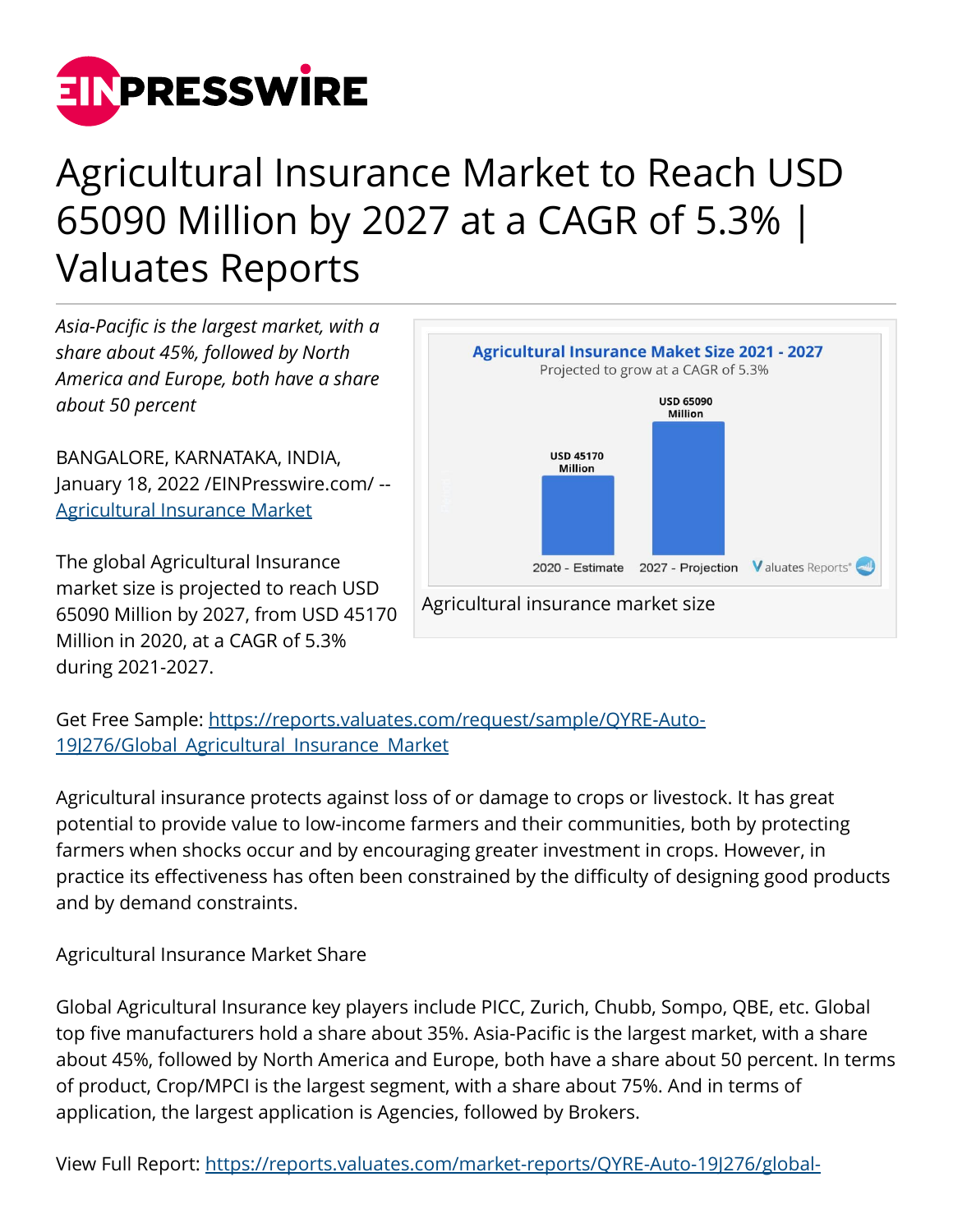## [agricultural-insurance](https://reports.valuates.com/market-reports/QYRE-Auto-19J276/global-agricultural-insurance)

Agricultural Insurance Market Segmentation

By Type

• Crop/MPCI

- • Crop/Hail
- • Livestock
- • Others

By Distribution Channel

• Bancassurance

• Digital & Direct Channel

• Broker

• Agency

By Region

• North America

 $\cdot \Pi S$ .

• Canada

• Europe

• Germany

- • France
- $\cdot$ UK.
- • Italy
- • Russia

• Nordic

• Rest of Europe

- • Asia-Pacific
- • China
- • Japan
- • South Korea
- • Southeast Asia
- • India
- • Australia
- • Rest of Asia
- • Latin America
- • Mexico
- • Brazil
- • Rest of Latin America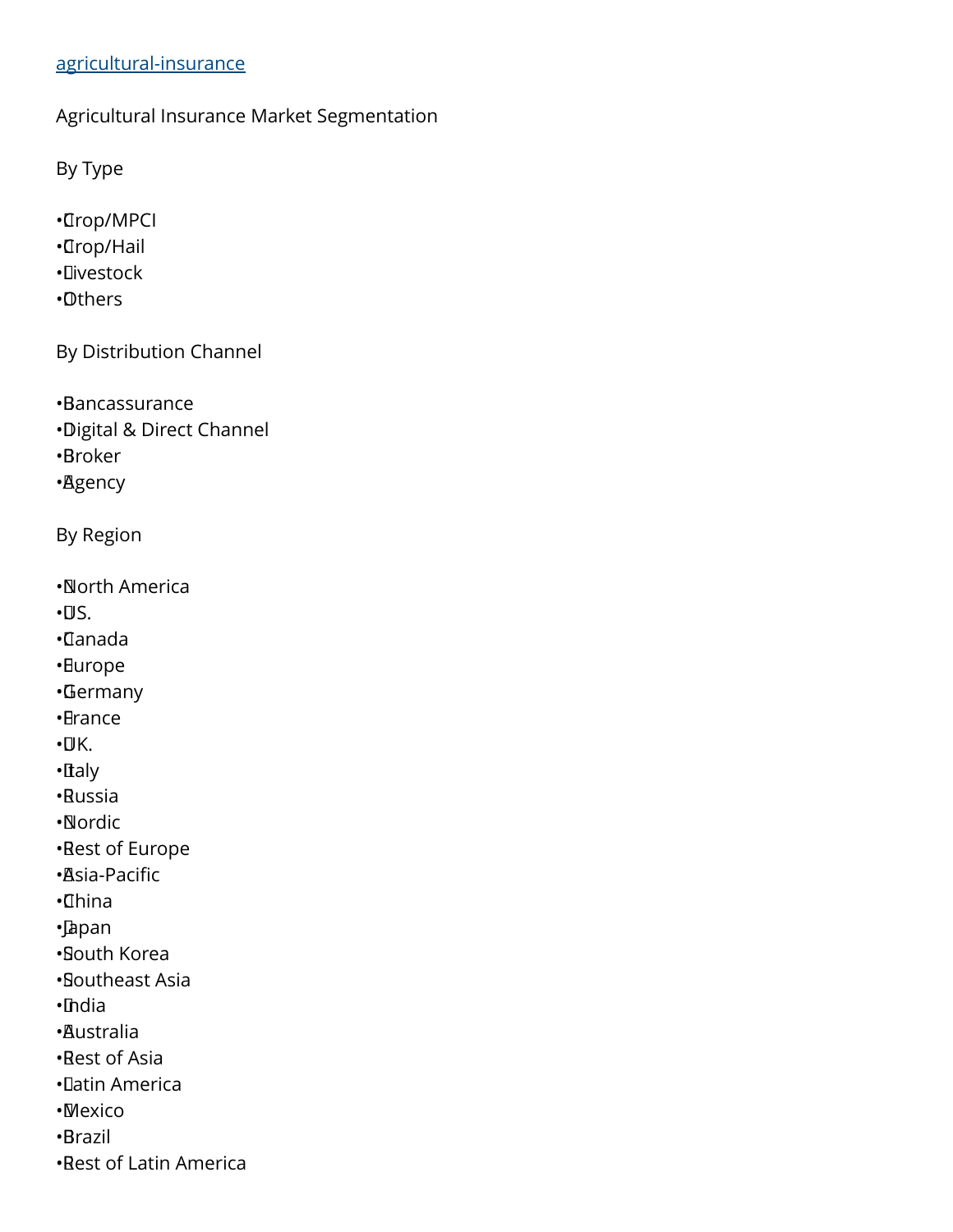• Middle East & Africa •**Turkey** • Saudi Arabia  $\cdot$  $\Box$ AF • Rest of MEA By Companies • PICC • Zurich • Chubb • Sompo • QBE • China United Property Insurance • Agriculture Insurance Company of India • AXA • American Financial Group • Everest Re Group • Tokio Marine • Prudential • AIG • Farmers Mutual Hail • New India Assurance • SCOR

Inquire for Customised Data: [https://reports.valuates.com/request/customisation/QYRE-Auto-](https://reports.valuates.com/request/customisation/QYRE-Auto-19J276/Global_Agricultural_Insurance_Market)19|276/Global Agricultural Insurance Market

Similar Reports:

1. Crop Insurance Market: [https://reports.valuates.com/market-reports/ALLI-Auto-3B413/crop](https://reports.valuates.com/market-reports/ALLI-Auto-3B413/crop-insurance)[insurance](https://reports.valuates.com/market-reports/ALLI-Auto-3B413/crop-insurance)

2. Agricultural Reinsurance Market: [https://reports.valuates.com/market-reports/QYRE-Auto-](https://reports.valuates.com/market-reports/QYRE-Auto-37R1694/global-agriculture-reinsurance)[37R1694/global-agriculture-reinsurance](https://reports.valuates.com/market-reports/QYRE-Auto-37R1694/global-agriculture-reinsurance)

3. Index-based Agricultural Insurance Market: [https://reports.valuates.com/market](https://reports.valuates.com/market-reports/QYRE-Auto-20F2494/global-index-based-agricultural-insurance)[reports/QYRE-Auto-20F2494/global-index-based-agricultural-insurance](https://reports.valuates.com/market-reports/QYRE-Auto-20F2494/global-index-based-agricultural-insurance)

4. Agricultural Animal Insurance Market: [https://reports.valuates.com/market-reports/QYRE-](https://reports.valuates.com/market-reports/QYRE-Auto-16O2688/global-agricultural-animal-insurance)[Auto-16O2688/global-agricultural-animal-insurance](https://reports.valuates.com/market-reports/QYRE-Auto-16O2688/global-agricultural-animal-insurance)

Valuates Sales